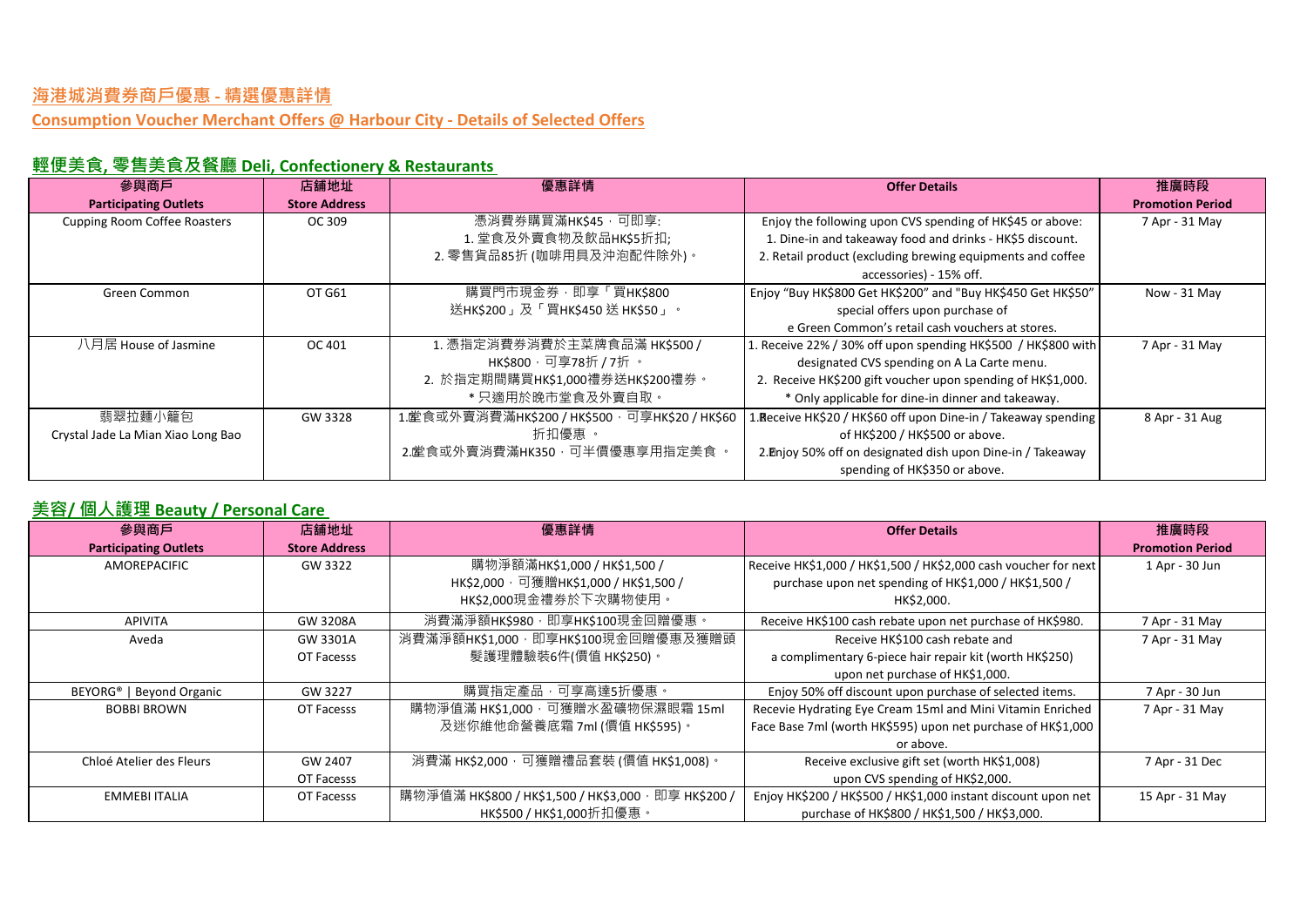**Consumption Voucher Merchant Offers @ Harbour City - Details of Selected Offers**

| <b>ERNO LASZLO</b>      | GW 2403       | 1. 購買任何ERNO LASZLO正價產品滿                  | 1. Enjoy 40% discount upon purchase of regular-priced         | 14 Apr - 31 Dec |
|-------------------------|---------------|------------------------------------------|---------------------------------------------------------------|-----------------|
|                         |               | HK\$3,000,可享有全單6折優惠。                     | products of HK\$3,000 or above.                               |                 |
|                         |               | 2. 以優惠價HK\$852購買冰白滋潤保濕套裝(價值 HK           | 2. Enjoy special price of HK\$852 upon purchase of Hydra-     |                 |
|                         |               | $$1,420$ $^{\circ}$                      | Therapy Skin Vitality Treatment + Hydraphel Skin Supplement   |                 |
|                         |               |                                          | set (worth HK\$1,420).                                        |                 |
| <b>FIRST AID BEAUTY</b> | OT Facesss    | 購物淨值滿 HK\$800,可獲贈柔膚提亮去角質潔膚片 (28          | Receive Facial Radiance Pads (28pcs) (worth HK\$149) upon net | 7 Apr - 30 Jun  |
|                         |               | 片裝) (價值 HK\$149)。                        | purchase of HK\$800 or above.                                 |                 |
| <b>FILORGA</b>          | OT Facesss    | 購買任何產品,可獲贈粉顏注氧光感體驗裝(價值                   | Receive SAMPLING KIT Glow (worth HK\$175) upon any            | 7 Apr - 31 May  |
|                         |               | HK\$175) ·                               | purchase.                                                     |                 |
| <b>JOYCE Beauty</b>     | GW 3205       | 1. 購買正價貨品滿HK\$2,000,可享HK\$200折扣優惠。       | 1. Enjoy HK\$200 discount upon purchase of HK\$2,000 on       | 7 Apr - 31 Dec  |
|                         | Lane Crawford | 2. 購買正價貨品滿HK\$5,000,可享HK\$600折扣優惠。       | regular-priced merchandise.                                   |                 |
|                         |               |                                          | 2. Enjoy HK\$600 discount upon purchase of HK\$5,000 on       |                 |
|                         |               |                                          | regular-priced merchandise.                                   |                 |
| KOSÉ                    | OT Facesss    | 購物滿 HK\$1,000 · 可獲贈雪肌精 MYV護膚套裝 (價值       | Receive SEKKISEI MYV skincare set (worth HK\$711) upon        | 7 Apr - 31 May  |
|                         |               | HK\$711) •                               | purchase of HK\$1,000 or above.                               |                 |
| La Maison VALMONT       | GW 3325A      | 消費滿HK\$5,000, 即可獲贈La Maison VALMONT      | Receive HK\$500 La Maison VALMONT cash voucher upon net       | 7 Apr - 31 May  |
|                         |               | HK\$500購物禮劵乙張。                           | spending of HK\$5,000.                                        |                 |
| M·A·C                   | OT Facesss    | 消費滿HK\$580,即可額外獲贈子彈唇膏乙支(指定唇色)。           | Receive extra Bullet Lipstick (designated shade)              | 7 Apr - 30 Jun  |
|                         |               |                                          | upon purchase of HK\$580.                                     |                 |
| narciso rodriguez       | OT Facesss    | 購物滿 HK\$1,500 · 可獲贈禮品套裝 (價值 HK\$1,020) · | Recevie gift set (worth HK\$1,020) upon purchase of HK\$1,500 | 7 Apr - 31 May  |
|                         |               |                                          | or above.                                                     |                 |
| <b>NARS</b>             | GW 3306       | 憑消費券購物淨值滿HK\$1,000, 即享HK\$100折扣優惠。       | Enjoy HK\$100 discount upon HK\$1,000 net purchase with       | 7 Apr - 30 Jun  |
|                         | OT Facesss    |                                          | Government Consumption Voucher.                               |                 |
| SABON                   | OT 309B       | 以指定消費券消費滿HK\$800,可獲贈HK\$100              | Receive HK\$100 Sabon coupon upon spending of HK\$800 using   | 7 Apr - 17 May  |
|                         |               | 購物禮券乙張於指定日子使用。                           | Alipay / Tap & Go / Wechat.                                   |                 |
|                         |               |                                          | Coupon can only be use in selected period.                    |                 |
| <b>Sisley Paris</b>     | Lane Crawford | 憑消費券消費滿HK\$2,000, 即可獲贈HK\$300            | Receive a HK\$300 coupon for next purchase upon CVS spending  | 8 Apr - 30 Jun  |
|                         |               | 現金券乙張於下次使用。                              | of HK\$2,000 or above.                                        |                 |
| su:m37°                 | OT Facesss    | 購物滿 НК\$1,500 / НК\$3,000, 即享НК\$300 /   | Enjoy HK\$300 / HK\$600 cash discount upon spending of        | 8 Apr - 17 May  |
|                         |               | HK\$600折扣優惠。                             | HK\$1.500 / HK\$3.000.                                        |                 |
| Too Faced               | OT Facesss    | 消費滿HK\$500, 即獲禮品套裝 (價值 HK\$289)。         | Receive gift set (worth HK\$289) upon spending of HK\$500.    | 7 Apr - 30 Jun  |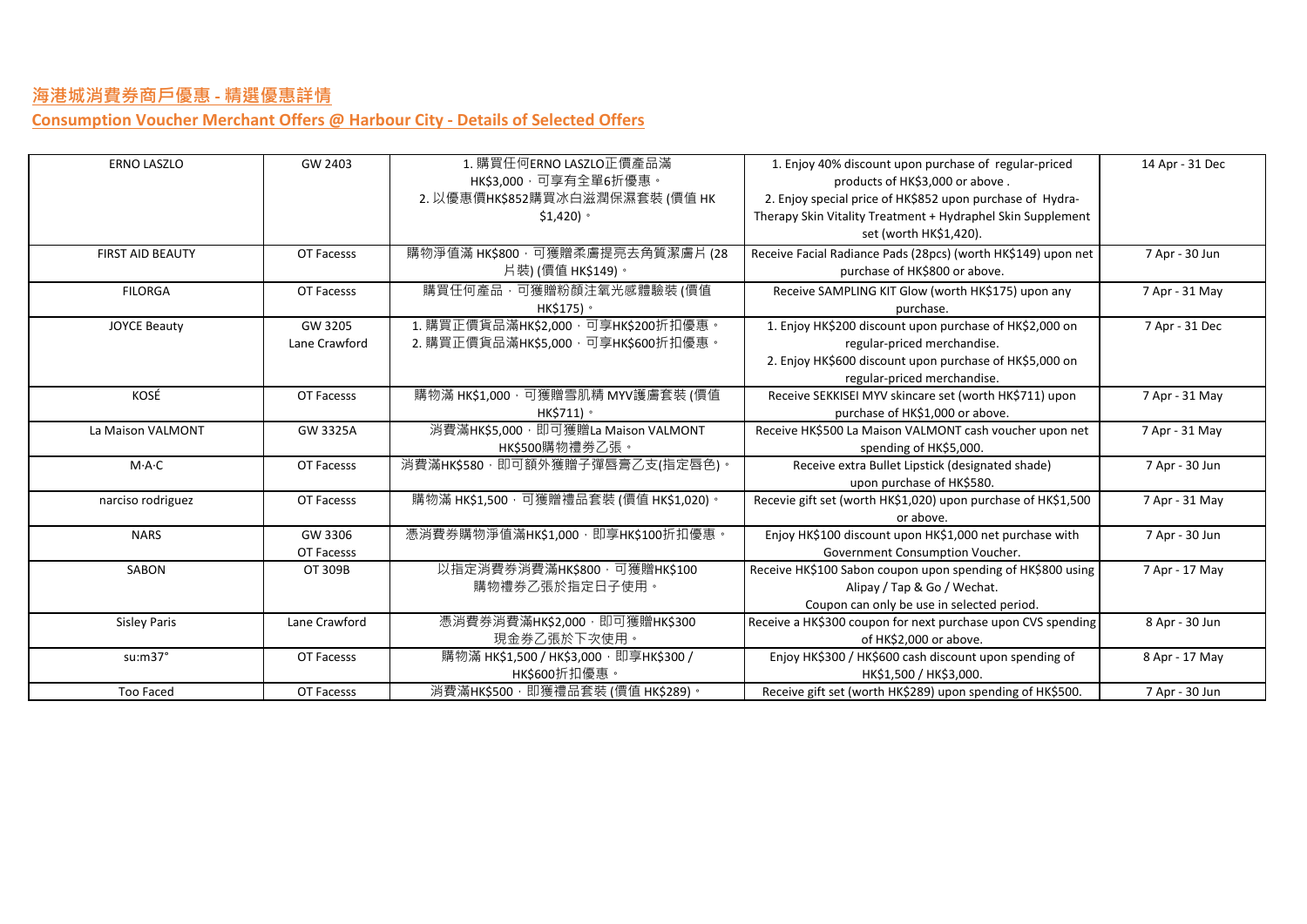**Consumption Voucher Merchant Offers @ Harbour City - Details of Selected Offers**

# **時裝 Fashion**

| 參與商戶                           | 店舖地址                 | 優惠詳情                         | <b>Offer Details</b>                                         | 推廣時段                    |
|--------------------------------|----------------------|------------------------------|--------------------------------------------------------------|-------------------------|
| <b>Participating Outlets</b>   | <b>Store Address</b> |                              |                                                              | <b>Promotion Period</b> |
| 葆露絲 Bonluxe                    | GW 2104              | 免費獲取HK\$5,000內衣消費券。          | Receive HK\$5,000 lingerie coupon for free.                  | 1 May - 30 Jun          |
| <b>MOISELLE</b>                | GW 2214-2215         | 購買SS22 正價貨品滿HK\$3,000,       | Receive HK\$500 cash coupon upon net purchase of HK\$3000 on | 7 Apr - 31 Oct          |
|                                |                      | 可享HK\$500現金回贈。               | SS22 regular priced items.                                   |                         |
| PALLADIUM                      | GW 2512              | 購買正價貨品滿HK\$500 ·             | Receive HK\$100 off upon spending of HK\$500 on              | 7 Apr - 31 Aug          |
|                                |                      | 即享HK\$100折扣優惠。               | regular-priced items.                                        |                         |
| Repetto                        | OT 303A              | 購買City Shoes鞋履系列,            | Receive HK\$100 discount upon purchase of                    | 8 Apr - 31 Aug          |
|                                |                      | 即可享HK\$100折扣優惠。              | City Shoes collection.                                       |                         |
| <b>STACCATO</b>                | GW 2111-2112         | 購買正償貨品, 即享HK\$300折扣優惠。       | Receive HK\$300 off on regular-priced items.                 | 7 Apr - 30 Jun          |
| SUGARMAN                       | LCX Shop 22          | 消費滿HK\$1,000, 即享HK\$200折扣優惠。 | Receive HK\$200 off upon spending of HK\$1,000.              | 4 Apr - 31 May          |
| <b>TARTAN by Yuen's Tailor</b> | <b>LCX Kiosk 8A</b>  | 消費滿HK\$1,000,可享8折優惠。         | Reiceive 20% off discount upon spending of                   | 7 Apr - 31 Dec          |
|                                |                      |                              | HK \$1,000 or above.                                         |                         |

## **兒童及家庭 Kids & Family**

| 參與商戶                         | 店舖地址                 | 優惠詳情                            | <b>Offer Details</b>                                                   | 推廣時段                    |
|------------------------------|----------------------|---------------------------------|------------------------------------------------------------------------|-------------------------|
| <b>Participating Outlets</b> | <b>Store Address</b> |                                 |                                                                        | <b>Promotion Period</b> |
| Kenzo Kids                   | OT G03B              | 購買原價貨品,可享8折優惠。                  | Enjoy 20% off for regular priced items.                                | 7 Apr - 31 Dec          |
| LITTLE SUGARMAN              | OT G27               | 消費滿HK\$1,000 · 即享HK\$200折扣優惠 ·  | Receive HK\$200 off upon purchase of HK\$1,000.                        | 4 Apr - 31 May          |
| Petit Bateau                 | OT G09A              | 以消費券購物滿HK\$500, 即可獲贈HK\$500現金券。 | Receive HK\$500 cash voucher upon net purchase of<br>HK\$500 with CVS. | 7 Apr - 31 May          |
| Stella McCartney Kids        | OT G32               | 購買原價貨品,可享8折優惠。                  | Enjoy 20% off for regular priced items.                                | 7 Apr - 31 Dec          |
| Tavolo Kids Living           | OT G14               | 購買指定貨品, 可享低至65折優惠。              | Enjoy up to 35% off for selected product items.                        | 13 Apr - 31 May         |